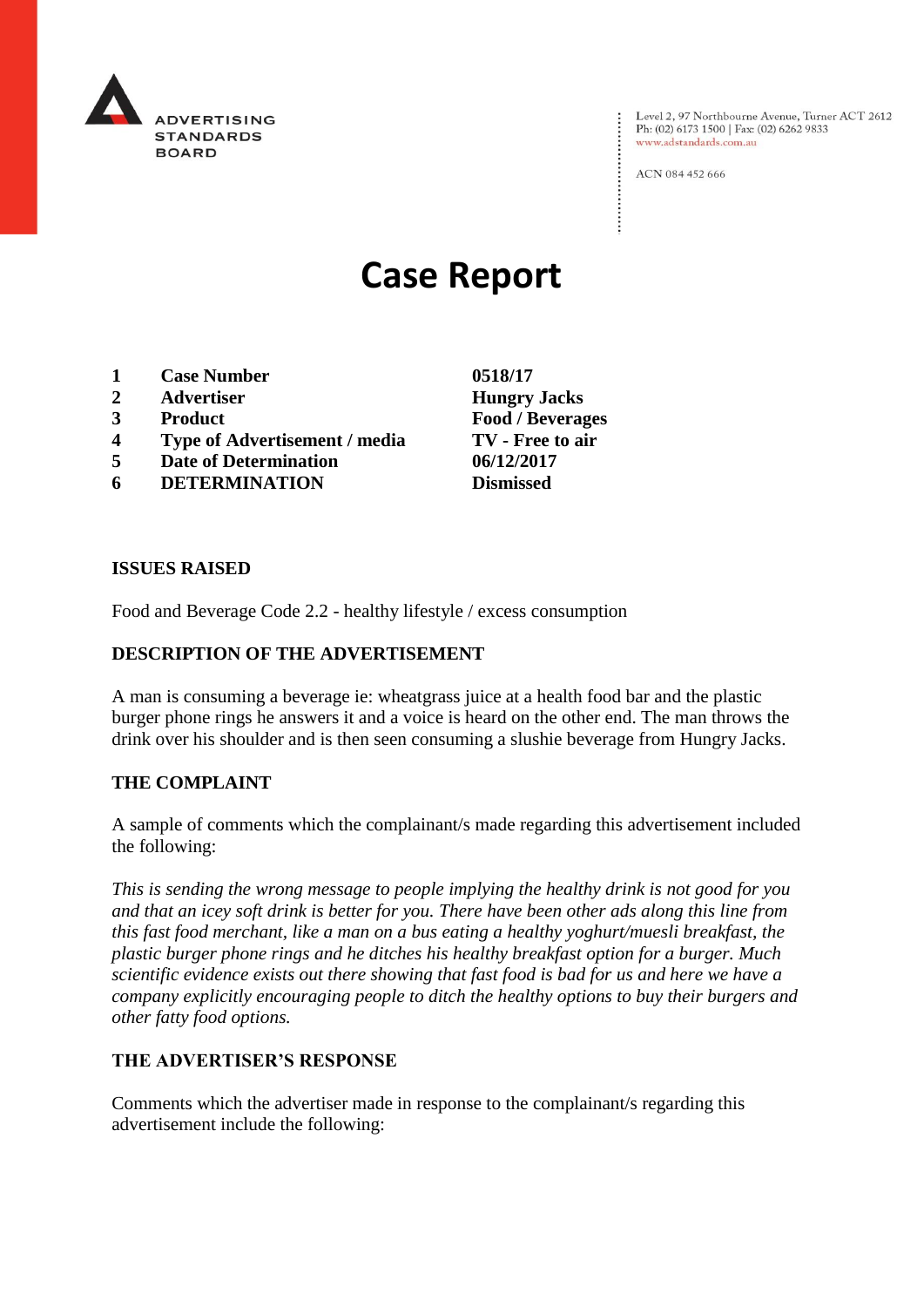*Please find below and attached the details required to address the complaint.*

*As a proud Australian brand, Hungry Jack's has dedicated itself to improving foods standards across the board covering a wide range of initiatives from 100% Aussie (locally sourced) beef that is hormone free, fresh cage free eggs and real vegetables.*

*With regards to this particular spot, the action of the talent was not about a rejection of healthy food but rather a statement that a miniature size glass of juice will not help the individual to cool down at the beach as they could with an icy beverage.*

*We can confirm that the audience of programs we are advertising within is not predominantly children. No health, nutrition or ingredient claims or statements were made in the advertisement – we have attached reference to the price point substantiation. In terms of addressing the complaint based on the below advertising codes: 2.1 There is no discrimination towards or vilification of anyone in this communication 2.2 There is nothing visually or verbally that is exploitative or degrading 2.3 There is no violence 2.4 There is no sex, sexuality or nudity present 2.5 There is no use of inappropriate language 2.6 There is no risk to health or safety of the individual's featured and the kilojoules are displayed as per guidelines 2.7 The advertising is clearly distinguishable as advertising*

*The spot in question aired in Family Food Fight on the 9 Network in WA. This program is classified as PG. Response to follow as supps*

# **THE DETERMINATION**

The Advertising Standards Board ('the Board') considered whether this advertisement breaches the AANA Food and Beverages Advertising and Marketing Communications Code (the 'Food Code').

The Board noted the complainant's concern that the advertisement is promoting unhealthy eating and sending the wrong message.

The Board reviewed the advertisement and noted the advertiser's response.

The Board noted that the product advertised is food and therefore the provisions of the AANA Food and Beverages Advertising and Marketing Communications Code (the Food Code) apply.

The Board noted in particular Section 2.2 which states: 'the advertising or marketing communication…shall not undermine the importance of healthy or active lifestyles nor the promotion of healthy balanced diets, or encourage what would reasonably be considered excess consumption through the representation of product/s or portion sizes disproportionate to the setting/s portrayed or by means otherwise regarded as contrary to prevailing community standards.'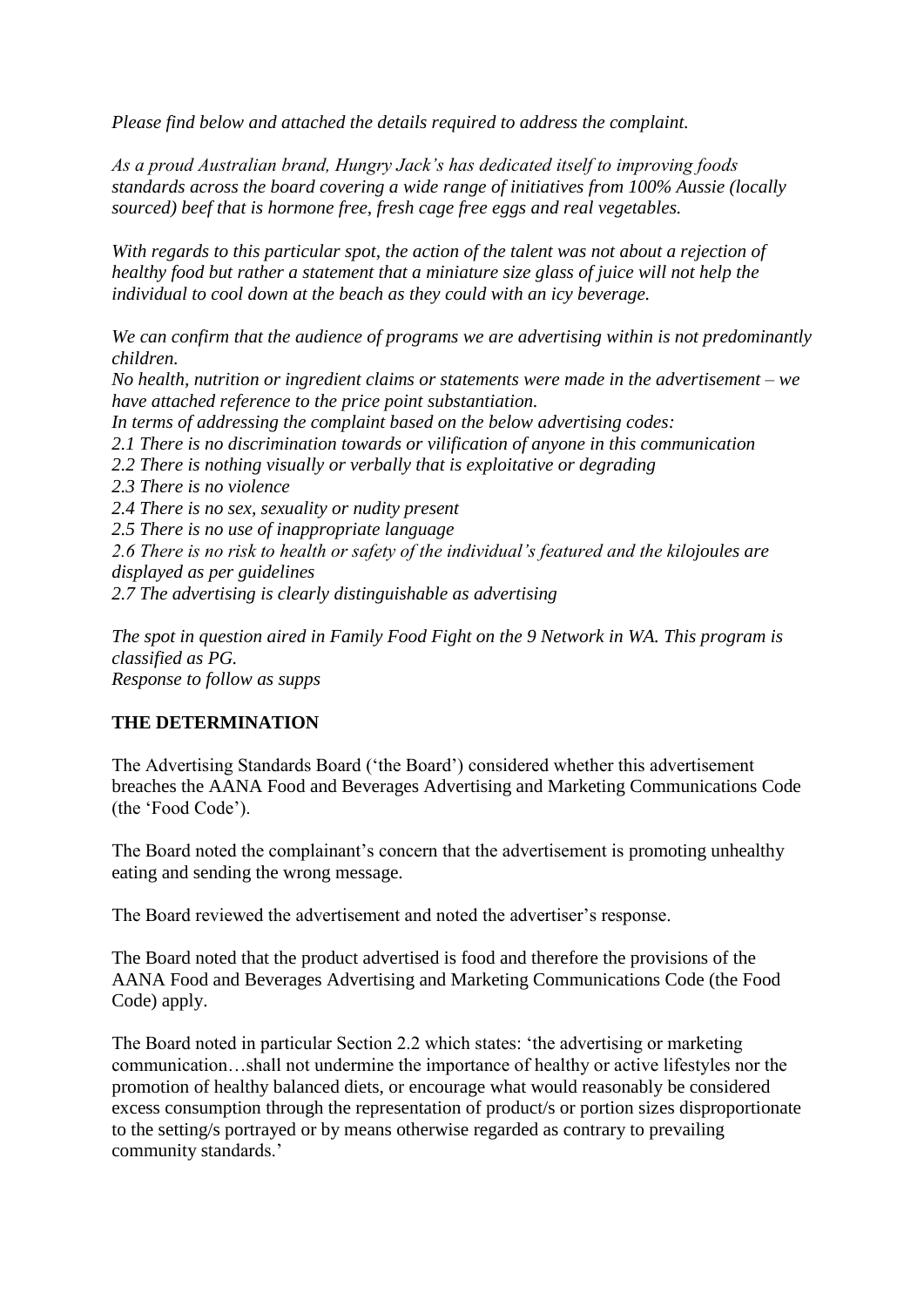The Board noted the advertisement depicts young man looking awkwardly at a small glass filled with a green substance. The sign near to him reads "organic wheat grass." The advertisement shows a hamburger phone ringing and Jamie throws the drink over his shoulder, which lands on some other patrons. The voice on the phone tells him – "Jamie you can't cool down with that, keep it real." A different voiceover then talks about the deal being offered at Hungry Jacks, "get 50 % extra free, new \$1 jumbo."

The Board noted that the advertisement is promoting a jumbo size frozen soft drink for summer and that this would generally be considered a high sugar product.

The Board considered that, consistent with previous decisions (0101/14, 0262/15, 0593/16, 0057/17), the promotion of a product which may have a particular nutritional composition is not, per se, undermining the importance of a healthy or active lifestyle or contrary to prevailing community standards.

The Board then noted the Practice Note to section 2.2 which states:

Part (a) – "The Board will not apply a legal test, but consider material subject to complaint as follows:

In testing whether an advertising or marketing communication undermines the importance of a healthy lifestyle, the Board will consider whether the communication is disparaging of healthy foods or food choices or disparaging of physical exercise. Such disparagement need not be explicit, and the Board will consider the message that is likely to be taken by the average consumer within the target market of the communication."

The Board noted that the advertisement makes no reference to exercise though there is an inference that the men in the background exercise regularly as they are muscular and strong looking. The advertisement focuses on the character about to drink a small glass of what looks like - but is not confirmed as - a wheatgrass juice which he throws away in reaction to the voiceover telling him he cannot keep cool with that. The Board considered that the voice over focuses on the drink not being able to keep him cool – which he then disposes of in favour of the frozen soft drink. The Board considered that the focus is on the comparative cooling effect of the drinks and not on their relative healthiness. The Board considered that the man disposed of the small green drink is not disparaging of healthy food choices or of physical exercise.

The Board considered that the promotion of a product from Hungry Jacks is not in breach of community standards generally and that the promotion of this product as the current deal and promoted as a better option for cooling down is not inconsistent with or undermining of a healthy diet or healthy lifestyles.

The Board noted that the advertisement focuses on the Jumbo size of the frozen drink product and considered whether this is encouraging excess consumption.

The Board then considered Part (b) of the Practice Note – " In testing whether an advertising or marketing communication encourages excess consumption through representation of products or portion sizes disproportionate to the setting portrayed, or by any other means contrary to prevailing community standards, the Board will consider whether members of the community in the target audience would most likely take a message condoning excess consumption."